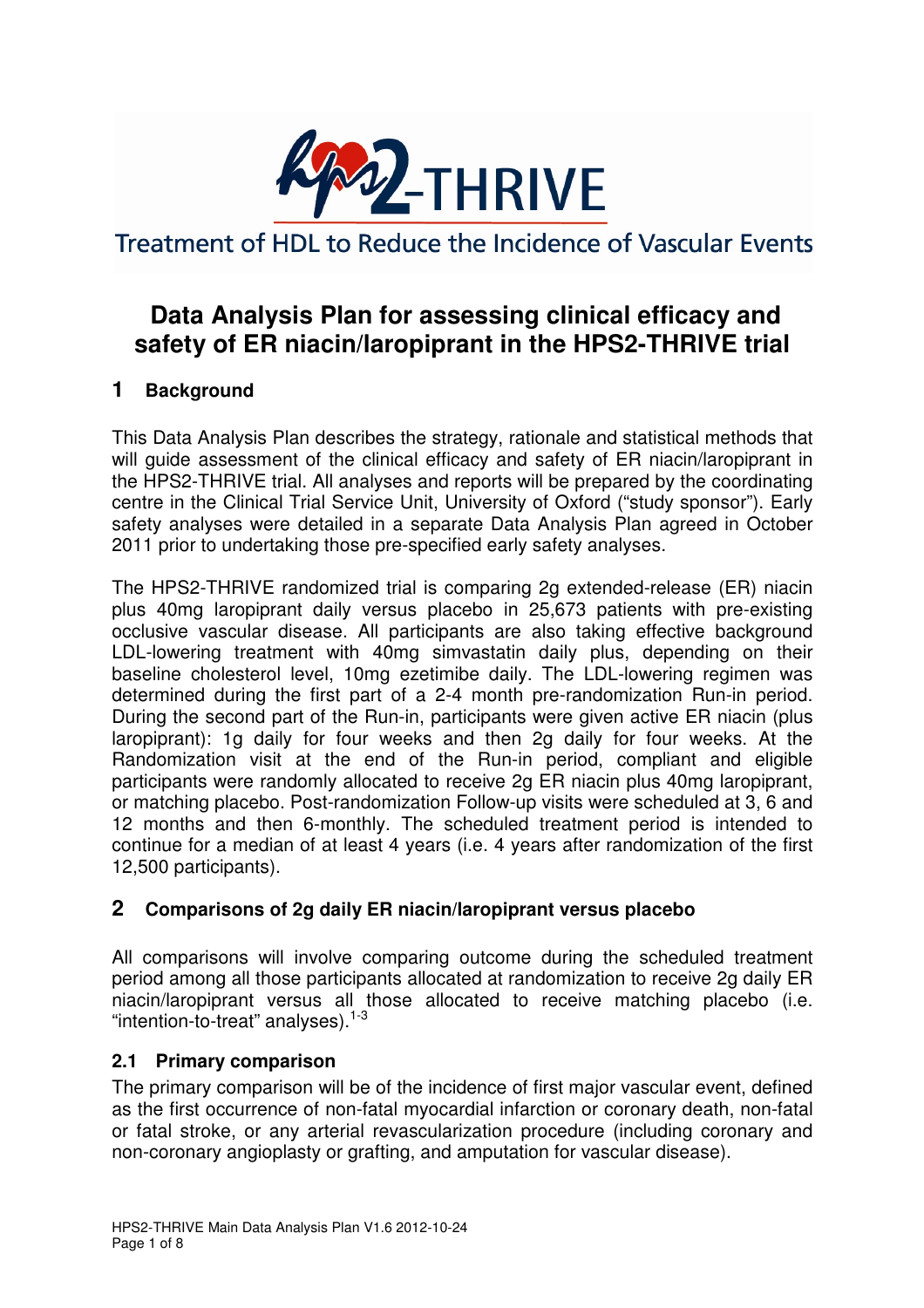#### **2.2 Secondary comparisons**

The secondary comparisons will be of the incidence of the first occurrence of:

- (i) major vascular events excluding haemorrhagic stroke
- (ii) major vascular events excluding both haemorrhagic stroke and any arterial revascularization procedure
- (iii) the separate components of the primary endpoint:
	- major coronary events (defined as first occurrence of non-fatal myocardial infarction or coronary death);
	- total stroke (fatal or non-fatal); and presumed ischaemic stroke (i.e. any stroke not confirmed to be haemorrhagic) and confirmed haemorrhagic stroke considered separately;
	- any arterial revascularization procedure
- (iv) major vascular events separately in the first year after randomization (when little difference is anticipated) and in the later years of the scheduled treatment period
- (v) mortality, both overall and within particular categories of attributed causes of death (i.e. coronary disease, other cardiac disease, stroke, other vascular disease, neoplastic, hepatic, other medical, and non-medical causes)
- (vi) major vascular events in participants with and without a diagnosis recorded at baseline of:
	- coronary heart disease;
	- peripheral arterial disease;
	- cerebrovascular disease; or
	- diabetes mellitus

#### **2.3 Tertiary comparisons**

The tertiary comparisons will be of the incidence of first major vascular event:

- (i) in various categories of participant determined at baseline (with the cut-points typically chosen in order that there are substantial numbers of patients in each category and/or because they have some clinical or public health relevance):
	- men and women:
	- age (years): <65; ≥65 <70, ≥70<sup>+</sup>;
	- region: Europe and China;
	- current, former and non-smokers;
	- with and without treated hypertension:
	- with and without diagnosed heart failure;
	- diastolic blood pressure (DBP; mm Hg): <90; ≥90<100; ≥100;
	- systolic blood pressure (SBP; mm Hg): <140; ≥140<160; ≥160;
	- total cholesterol  $(mmol/L)^*$ : <3.0; ≥3.0<3.5; ≥3.5;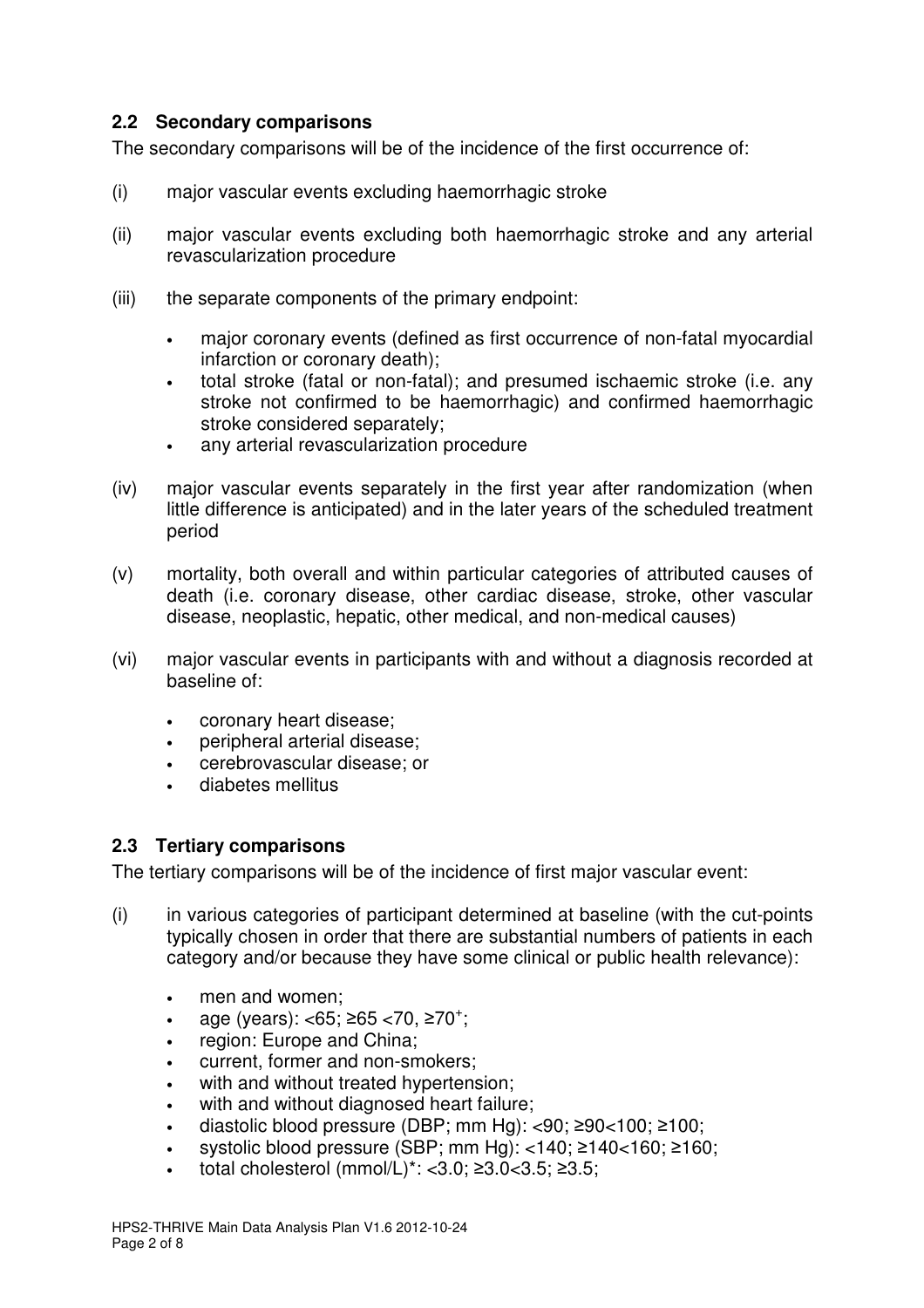- LDL-cholesterol (mmol/L)\*: <1.5; ≥1.5<2.0; ≥2.0;
- HDL-cholesterol (mmol/L)\*: <0.9; ≥0.9<1.1; ≥1.1;
- non-HDL cholesterol (mmol/L)\*: <2.0; ≥2.0<2.5; ≥2.5;
- triglycerides (mmol/L)\*: <1.0; ≥1.0<1.7; ≥1.7;
- apolipoprotein B (mg/dL)\*: <60; ≥60<70; ≥70;
- apolipoprotein A1 (mg/dL)\*: <140; ≥140<160; ≥160;
- lipoprotein (a) in approximate thirds<sup>\*</sup>;
- HDL-cholesterol change (mmol/L) during run-in: <0.09; ≥0.09<0.24; ≥0.24;
- LDL-cholesterol change (mmol/L) during run-in: <0.25; ≥0.25<0.53; ≥0.53;
- prior statin use (years): none;  $\langle 2; 22 \langle 5; 25;$
- body mass index  $(kg/m^2)$ : <25; ≥25<30; ≥30;
- waist circumference (cm): "normal" (men <94; women <80); "increased" (men ≥94<102; women ≥80<88); "excessive" (men ≥102; women ≥88);
- HbA1c in all participants (IFCC<sup>4</sup>: mmol/mol)<sup>\*</sup>: <37; ≥37<48; ≥48; and, separately, in patients with diabetes recorded at baseline: <53; ≥53;
- glycaemic status: (i) "normoglycaemic" defined as: not diabetic and plasma glucose\* <7.8 mmol/L if fasted <8 hours or <6.0 mmol/L if fasted ≥8 hours); (ii) "abnormal glucose tolerance" defined as: not diabetic and not "normoglycaemic"; and (iii) diabetes defined as: self-reported diabetes or hypoglycaemic use prior to randomization, or glucose ≥11.1 mmol/L if fasted <8 hours or ≥7.0 mmol/L if fasted ≥8 hours, or HbA1c ≥48 mmol/mol);
- with and without metabolic syndrome in all participants, defined as having three or more of: (i) abdominal obesity (waist circumference ≥102 cm in men, or ≥88 cm in women); (ii) triglycerides ≥1.7 mmol/L; (iii) HDL-C <1.04 mmol/L in men or <1.30 mmol/L in women; (iv) SBP≥130 mmHg or DBP≥85 mm Hg; (v) glucose ≥6.1 mmol/L after fasting ≥8 hours<sup>5</sup>
- estimated glomerular filtration rate (eGFR) derived using the CKD-EPI formula (mL/min/1.73<sup>2</sup>): <60; ≥60;<sup>6</sup>
- urinary albumin:creatinine ratio (mg/mmol)\*: "normal" (<3.4); "microalbuminuria" (≥3.4<34); "macroalbuminuria" (≥34);
- categories of alcohol intake (units per week): none; 1-20; ≥21;

 N.B. Unless otherwise stated those with missing values will be included in the group that includes the median.

\*Blood and urine measurements are derived from samples obtained at the baseline assessment about 8 weeks prior to randomization while on background LDL-lowering therapy but not on ER niacin/laropiprant.

<sup>+</sup>Upper two categories also to be combined.

- (ii) in the presence and absence of particular treatments at baseline:
	- simvastatin alone and ezetimibe/simvastatin combination;
	- angiotensin-converting-enzyme inhibitors or angiotensin-receptor blockers;
	- aspirin;

.

• non-steroidal anti-inflammatory drugs or coxibs;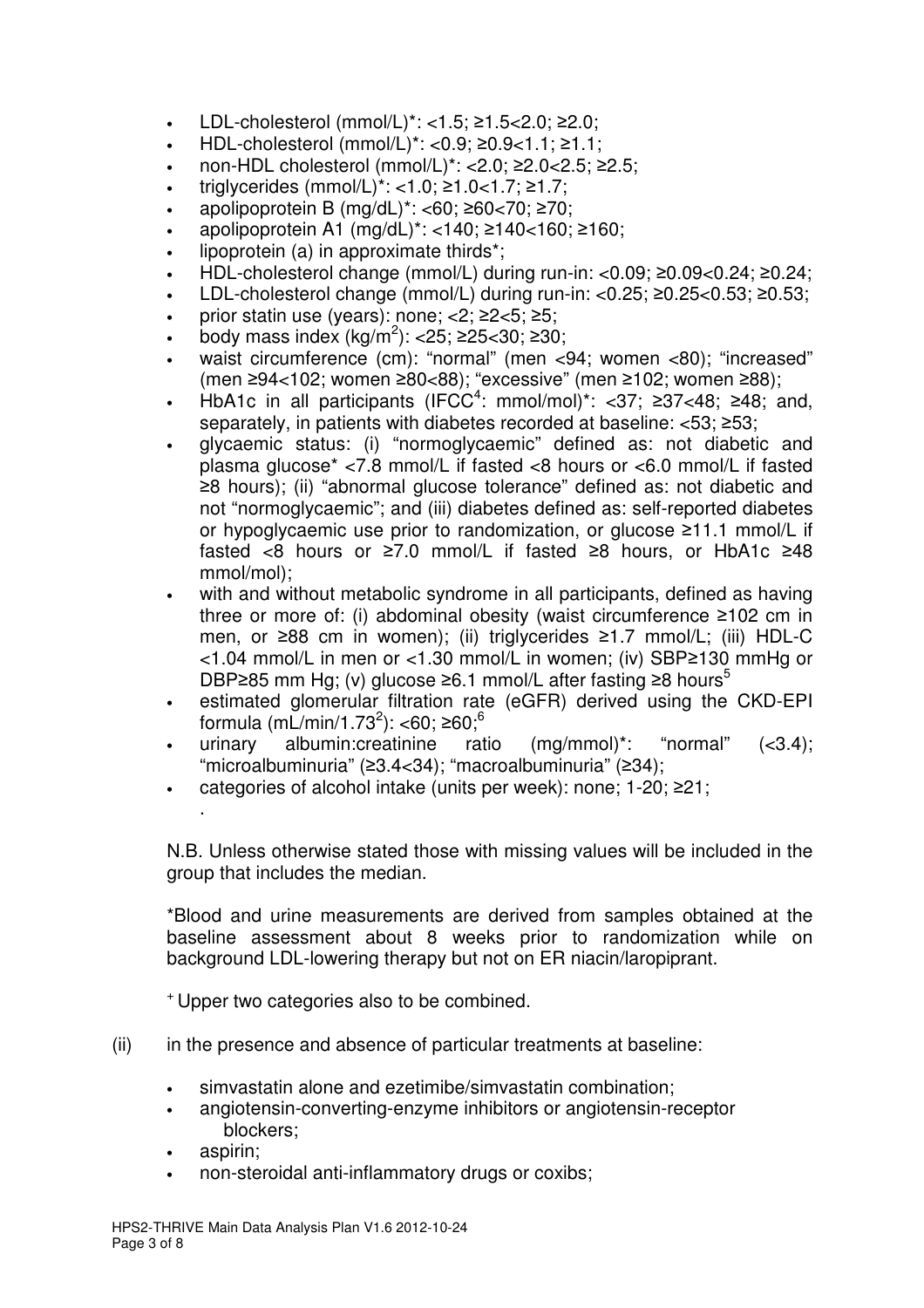- diuretics;
- calcium-channel blockers;
- beta-blockers.

### **2.4 Subsidiary comparisons of other outcomes and measures**

A range of other outcomes and measures will also be compared:

- (i) Other outcomes of interest, including:
	- cognitive function assessed by TICS-m questionnaire at the final visit: mean TICS-m score and proportions with score <22 (considered to be indicative of cognitive impairment):
	- hospital admission for, or death from, heart failure;
	- site-specific incident cancer (excluding non-melanoma skin cancer) within particular categories (i.e. gastrointestinal, respiratory, female breast, melanoma, genitourinary, haematological, other or not specified);
	- coronary and non-coronary revascularization procedures;
	- venous thromboembolism (i.e. fatal or non-fatal pulmonary embolism or deep vein thrombosis).
- (ii) Other measures of interest, including:
	- systolic and diastolic blood pressure;
	- body weight;
	- estimated glomerular filtration rate;
	- albuminuria;
	- full blood count [FBC] (available in UK participants only): haemoglobin, white cell count and platelet count.

Based on differences in the change from baseline to 1 year (or 3 months for FBC) and baseline to final follow-up.

#### **2.5 Additional safety outcomes**

In addition to assessing the effect of allocation to ER niacin/laropiprant on efficacy and safety outcomes listed above, assessment will be made of other potential safety outcomes included in the Data Analysis Plan for early safety analyses. Where possible such events will be subdivided into serious and non-serious (although nonserious adverse events were only recorded when considered likely to be due to the study treatment; i.e. "reactions") and, where appropriate, subdivided by region:

- (i) Muscle-related outcomes:
	- myopathy: defined as otherwise unexplained muscle symptoms with a creatine kinase (CK) >10x upper limit of normal [ULN];
	- *rhabdomyolysis:* a subset of myopathy in which there is evidence of endorgan damage (e.g. doubling of serum creatinine compared to value at baseline) and significant muscle damage (e.g. CK >40xULN);
	- muscle enzyme elevations: (i) highest post-randomization CK ≤5xULN; >5≤10xULN; >10≤40xULN; and >40xULN (with and without diagnosed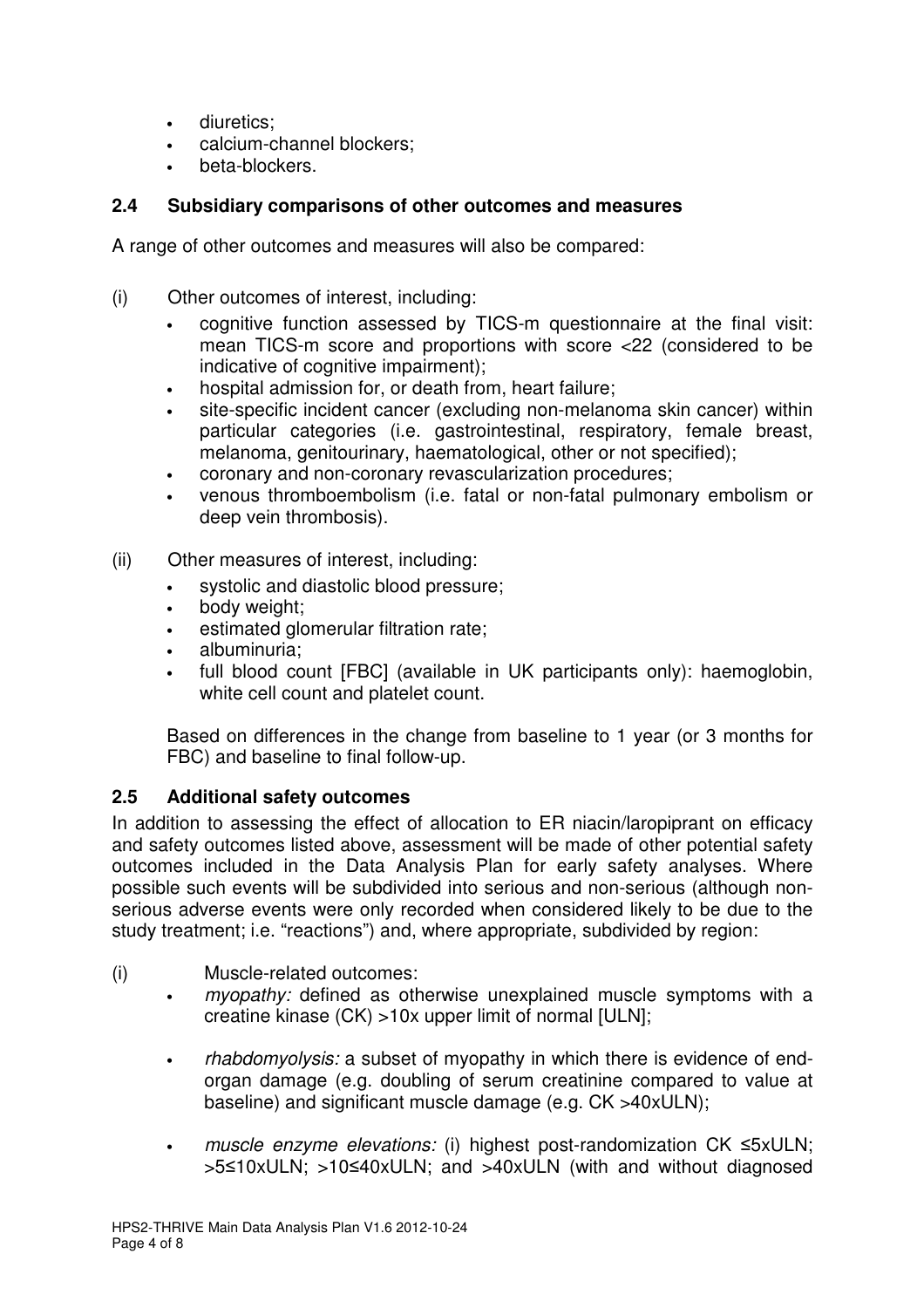myopathy); and (ii) "incipient myopathy" defined as ALT >1.7x screening value and CK both >5x screening value and >3x ULN recorded within 7 days.

- (ii) Liver-related outcomes:
	- study drug-related hepatitis (i.e. hepatitis cause unknown): unrefuted report of non-infective hepatitis (defined as symptoms of liver disease and ALT or aspartate transaminase [AST] >5xULN, ALT/AST >3xULN with bilirubin >3xULN, or alkaline phosphatase [ALP] >3xULN) for which no alternative cause (such as infection) has been found.
		- hepatitis or abnormal liver function of unknown cause: hepatitis cause unknown (as above), or ALT >10x ULN (cause unknown) or ALT 3x ULN + bilirubin ≥2x ULN (cause unknown)
		- liver enzymes elevations: (i) highest post-randomization ALT >2≤3xULN; >3≤5xULN; >5≤10xULN; and >10xULN; (ii) two or more consecutive (i.e. within 2-10 days) ALT > 3xULN; (iii) ALT > 3xULN with bilirubin within 7 days ≥2x ULN; and (iv) ALT > 3x with bilirubin ≥2x or ALT > 10x ULN subdivided into those with and without an alternative identified cause.

Analyses (i-iii) to be undertaken overall and sub-divided into those with or without myopathy (definite or incipient).

- (iii) Glucose-related outcomes:
	- development of new diabetes (based on physician diagnosis or use of hypoglycaemic therapy) among all patients without diabetes recorded at baseline and, separately within that category, among those with and without abnormal glucose tolerance at baseline;
	- microvascular complications of diabetes among those with diabetes recorded at baseline, defined as either: (i) retinopathy (i.e. reports of laser photocoagulation or diabetic eye disease); or (ii) nephropathy (i.e. fall in eGFR from baseline > 20% and eGFR < 60 mL/min/1.73m<sup>2</sup> on last postrandomization central sample, or new onset of albumin:creatinine ratio ≥34 mg/mmol or need for long-term renal replacement therapy or renal death);
	- differences in HbA1c in all participants and, separately, in people with and without diabetes recorded at baseline, by time and overall using study average weighted for years at risk;
	- worsened diabetic control among those with diabetes recorded at baseline defined as either: an increase in HbA1c >5 mmol/mol between baseline and end of study, or increased hypoglycaemic medication use defined as: either addition of insulin in those not on insulin at baseline; or use of an additional type of hypoglycaemic medication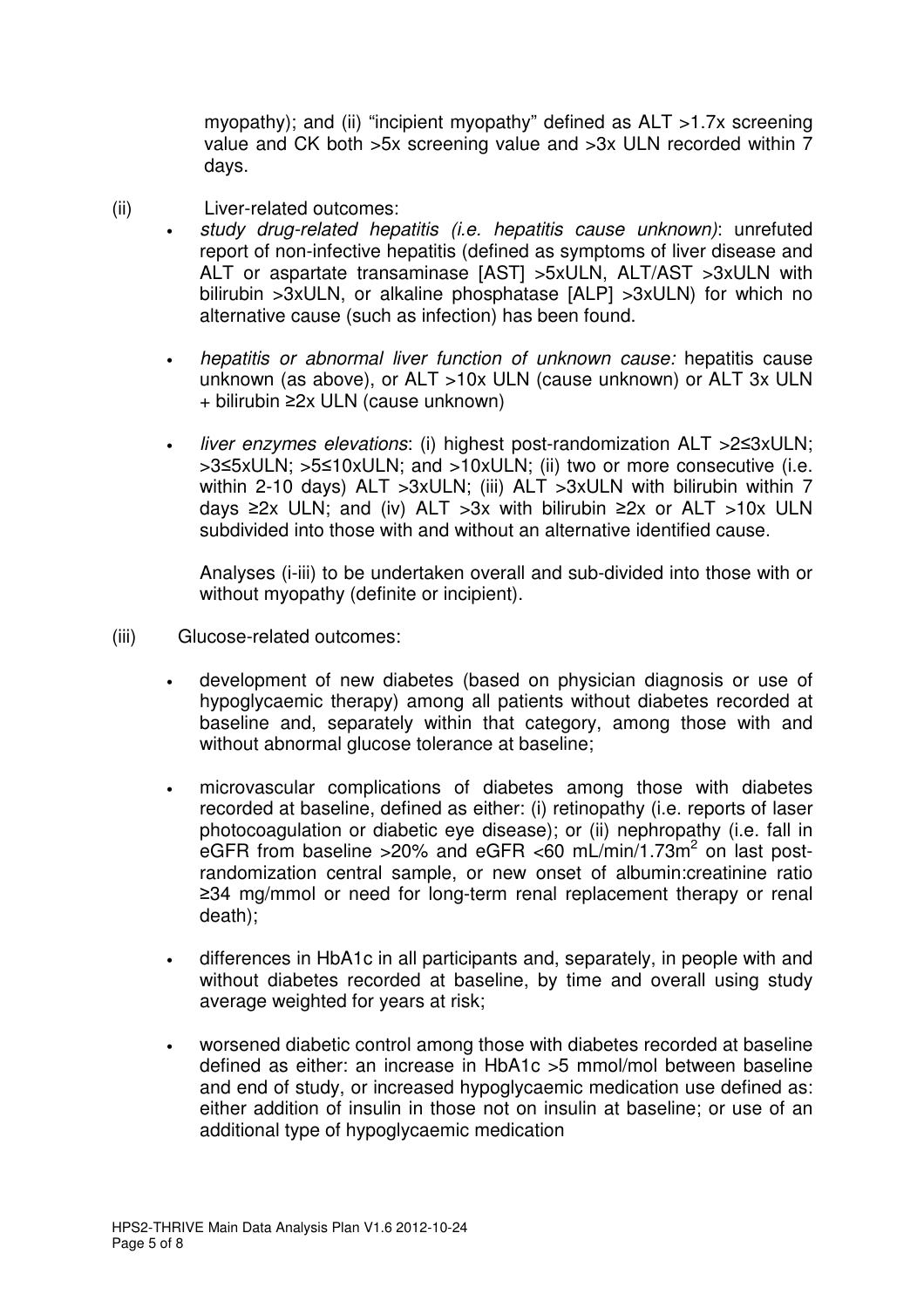- major and minor diabetes serious adverse events (events are considered major if admitted with coma or other complications with a report that the participant was significantly unwell assessed at the time of interview);
- (iv) Skin-related outcomes:
	- overall and divided into flushing, rash, pruritis and other skin events (excluding skin cancer);
- (v) Gastrointestinal outcomes:
	- overall and divided into indigestion; nausea or loss of appetite; diarrhoea; abdominal pain; or other GI symptom;

Exploratory safety analyses will also be undertaken of many other reported serious adverse events and non-serious adverse reactions (with due allowance made in their interpretation for the retrospective and exploratory nature of such analyses) and in subgroups defined in 2.3.

# **3 Details of analyses**

# **3.1 Methods of analysis**

The fundamental assessments of efficacy and safety will involve comparisons among all randomized patients in their originally allocated treatment group, irrespective of compliance, during the scheduled treatment period (i.e. "intention to treat" analyses).<sup>2, 3</sup> Analyses will be based on the first relevant unrefuted event of a particular type (i.e. either confirmed or not refuted during the adjudication process). All time-to-event analyses will be based on the first relevant event, and will use logrank methods<sup>3, 7</sup> to calculate hazard ratios and P-values, except for risk ratios for myopathy which will use Cox regression analyses. The effect of full compliance with ER niacin/laropiprant will be estimated from the observed intention-to-treat effect on major vascular event risk of allocation to ER niacin/laropiprant and the average intrial compliance with the randomized treatment. Where appropriate (e.g. for noninfective hepatitis and myopathy), these analyses will be annotated with the numbers actually taking their allocated study treatment before the event occurred. Comparisons of proportions of affected individuals will involve standard logistic regression methods.

# **3.2 Allowance for multiplicity of comparisons**

No allowance will be made for multiplicity testing in the primary comparison. For secondary and, particularly, tertiary comparisons, allowance in their interpretation will be made for multiple hypothesis testing,<sup>2, 3</sup> taking into account the nature of events (including timing, duration and severity) and evidence from other studies. In addition to the pre-specified comparisons, many other analyses will be performed with due allowance for their exploratory and, perhaps, data-dependent nature. Conventionally, two-sided P-values (2P) <0.05 are often described as "significant". But, the larger the number of events on which a comparison is based and the more extreme the Pvalue (or, analogously, the further the lower limit of the confidence interval is from zero) after any allowance has been made for the nature of the particular comparison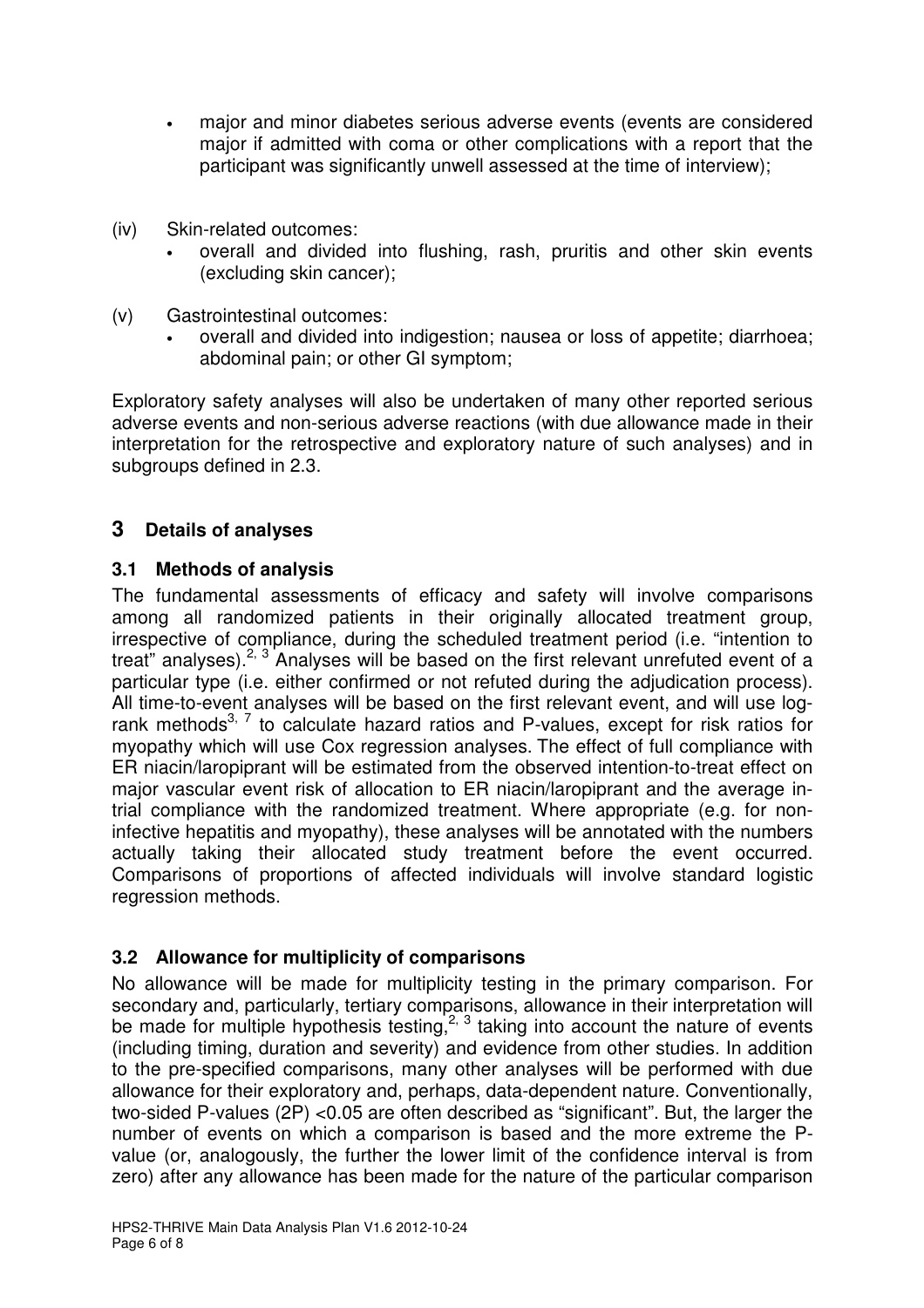(i.e. primary, secondary or tertiary; pre-specified or exploratory), the more reliable the comparison and, hence, the more definite any finding will be considered.

# **3.3 Tests for heterogeneity of effects**

When a number of different subgroups are considered, chance alone may lead to there being no apparent effect in several subgroups in which the effect of treatment really is about the same as is observed overall. In such circumstances, "lack of direct evidence of benefit" is not good "evidence of lack of benefit", and clearly significant overall results would provide strong indirect evidence of benefit in some small subgroups where the results, considered in isolation, are not conventionally significant (or, even, perhaps, slightly adverse). <sup>2, 3, 8</sup> Hence, unless the proportional effect in some specific subcategory is clearly different from that observed overall, the effect in that subcategory is likely to be best estimated **indirectly** by applying the proportional effect observed among all patients in the trial to the absolute risk of the event observed among control patients in that category.<sup>8</sup> Tests for heterogeneity of the proportional effect on particular outcomes in specific subgroups will be used with allowance for multiple comparisons and for other differences between the subgroups (such as between group lipid differences) to determine whether the effects in those subgroups are clearly different from the overall effect. If such subgroups can be arranged in some meaningful order (e.g. baseline cholesterol subdivided into 3 similar sized groups of low, medium and high) then assessment of any trend in the proportional effects on outcome will be made.

# **3.4 Analyses of biochemical efficacy**

Non-fasting blood samples were scheduled to be taken from all participants after about 1 year of median follow-up and at the final study visit, and from a randomly selected subset of 5-10% of randomized participants annually. For any participant selected for blood sampling who was alive at the time of the follow-up assessment but failed to provide a sample for any reason, values will be imputed based on their baseline values while taking background LDL-lowering therapy and their reported compliance. The main analyses will be of the effects of ER niacin/laropiprant versus placebo among all selected participants (irrespective of whether they remain compliant and attend scheduled follow-up visit; i.e. intention-to-treat) on:

- LDL-cholesterol
- HDL-cholesterol
- non-HDL-cholesterol
- triglycerides
- apolipoprotein B
- apolipoprotein A1
- lipoprotein (a)

Differences between allocated groups will be considered by time from randomization and a study-average difference (weighted for years at risk) calculated for each lipid component. These analyses will be undertaken by subgroups defined in 2.3.